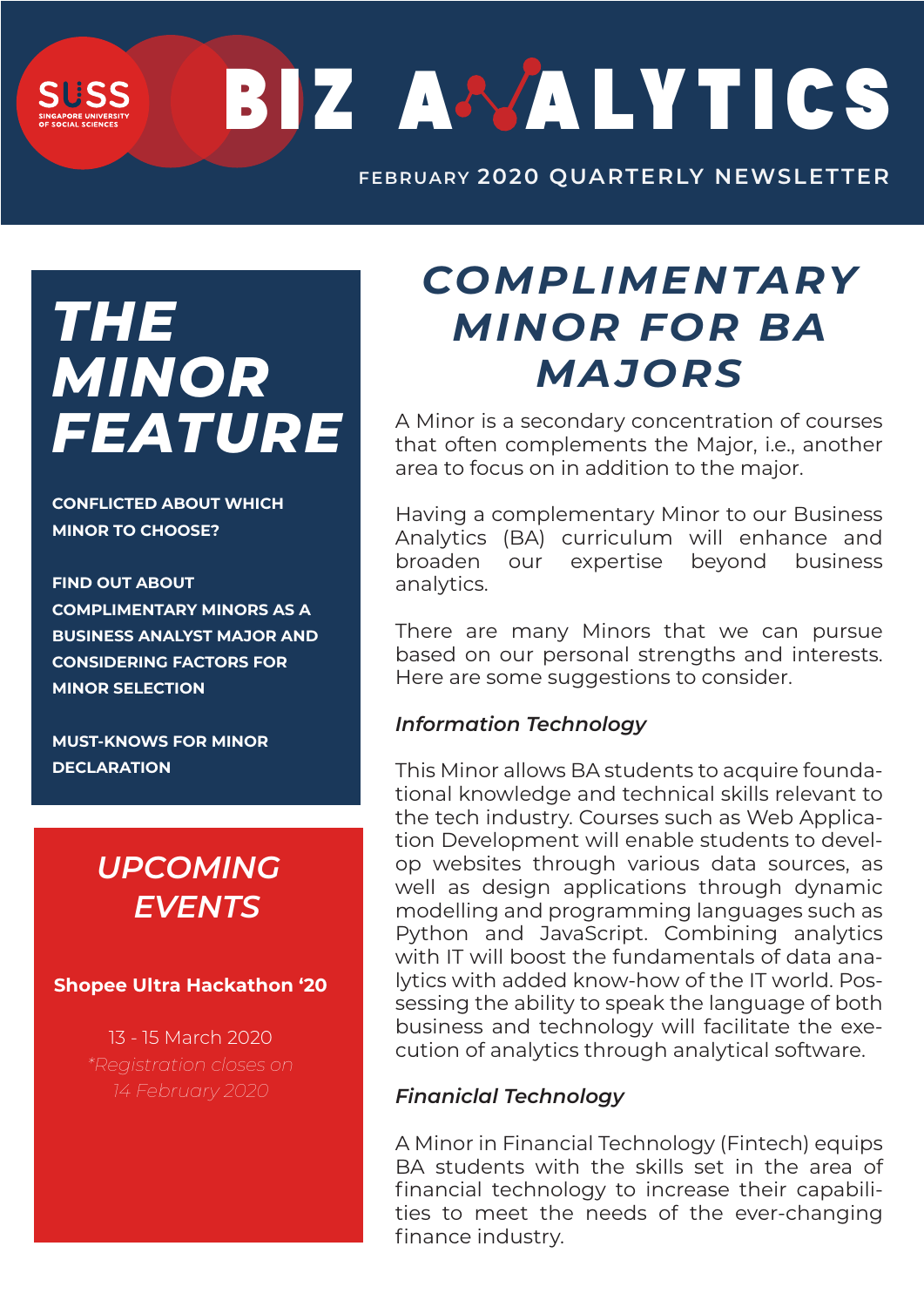This provides them with the necessary knowledge to make effective decisions using financial resources. Courses such as Financial Management can boost students' fundamentals in applying key financial concepts such as budgeting, valuation and risk management to conduct a more informed financial analysis.

#### *Supply Chain Management*

Another Minor to consider is Supply Chain Management through which BA students can learn about supply chain processes in areas such as inventory, warehousing and quality management to improve supply chain performance. Applying analytics to supply chain management allows for in-depth analysis of logistics systems. Analysts can help improve the flow of processes, minimise costs and enhance supply chain efficiency.

#### *Marketing*

BA students with a Minor in Marketing will be able to hone their understanding of key concepts within the marketing field. Combined with extensive knowledge in data analysis, they will be able to provide evidence-based insights to support decision making to improve customer retention, loyalty and satisfaction. The insights also enable the implementations of more effective marketing strategies.

#### *Mobile Application Development*

BA students looking to equip themselves with programming skills such as C++ and HTTP programming can consider the Mobile Application Development Minor. Although the key emphasis is on the development of mobile applications, BA students will

be able to integrate technical tools such as Android Studio Developer, Xcode, and Swift into executing applications based on prior analyses conducted. The combination of mobile applications and analytics will drive analytics onto a mobile platform level and provide more user insights.

### *<DidYouKnow>*

You can change your Minor after declaring it as long as you have not completed any courses under the Minor.

If you have completed any courses under the Minor declared and would like to change your Minor, you will need to seek permission from the School. Assuming you get the relevant approval, your progress may be reset and you may need to take additional modules to fulfill the new Minor requirements. This may affect your graduation timeline and tuition fees.

Thus, students should consider carefully before declaring their Minor.

### *SPECIAL THANKS*

We would like to extend our heartfelt thanks to Professor Koh Hian Chye (Director, Business Intelligence & Analytics) for his valuable advice and guidance during the editing of our newsletter.